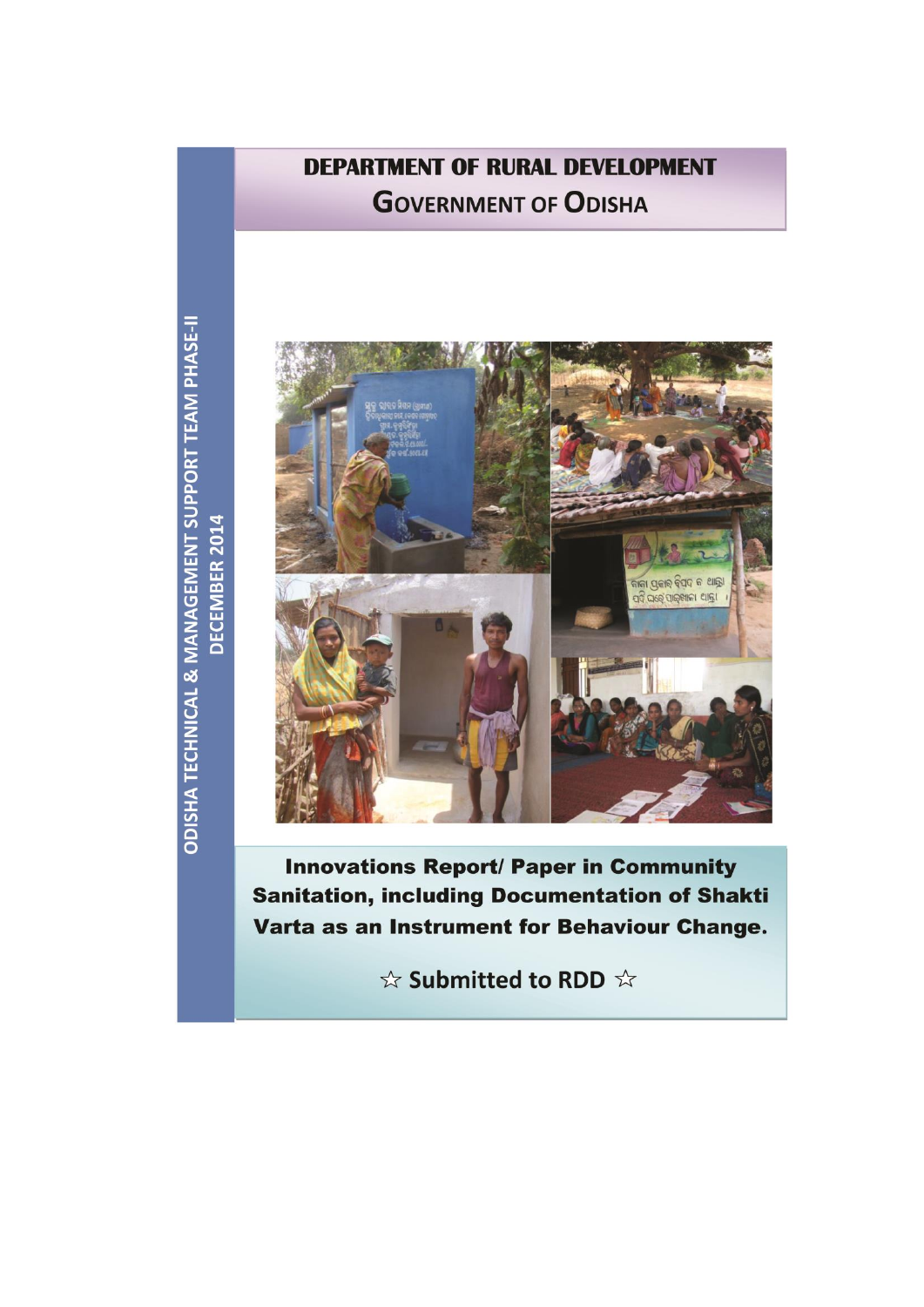Tribal village gets open defecation-free tag

**SANITATION** 

**Hrusikesh Mohanty TTNN** 

Berhampur: A tiny tribal village has taken the lead in becoming open defection free (ODF) in Kandhamal district. Now there is a toilet in each of the 42 households in Dadabadi village, 90 km from Phulbani.

The villagers have also built a community toilet for visitors from their own funds and with help of a local NGO.

Collector (Kandhamal) M Thiruma-

la Naik is overwhelmed at the

initiative of the villagers. He had asked officers to provide financial assistance to each villager from rural water supply and sanitation funds. He had also ordered installation of solar lights on the roads.

"We now have a dozen of solar lights in the village. The collector has also assured to provide drinking water round the clock," said a villager. At present, the villagers collect water from a nearby stream as two tubewells are lying defunct.

Volunteers of a local NGO with support of other organizations, including government agencies, started the initiative. "We educated the villagers about benefits of using toilets," said a volunteer.

"In April, the villagers took the pledge to turn the village into an<br>ODF place and did not stop even when heavy rains posed problems in digging of pits, said Kartikeswar Pradhan, a ward member. Men were

engaged in digging the pits in their respective house-

holds, while women collected stones for lining, he said. "Our dream was fulfilled when officials visited the village to declare it

ODF," he said. "Earlier, we used to go to the nearby forest for relieving ourselves," said Sangita Pradhan, head of a self-help group.

Villagers have formed two committees to keep an eye on open defection. "The village committee has decided to impose Rs 50 fine for open defection," said Niranjan Pradhan, a villager.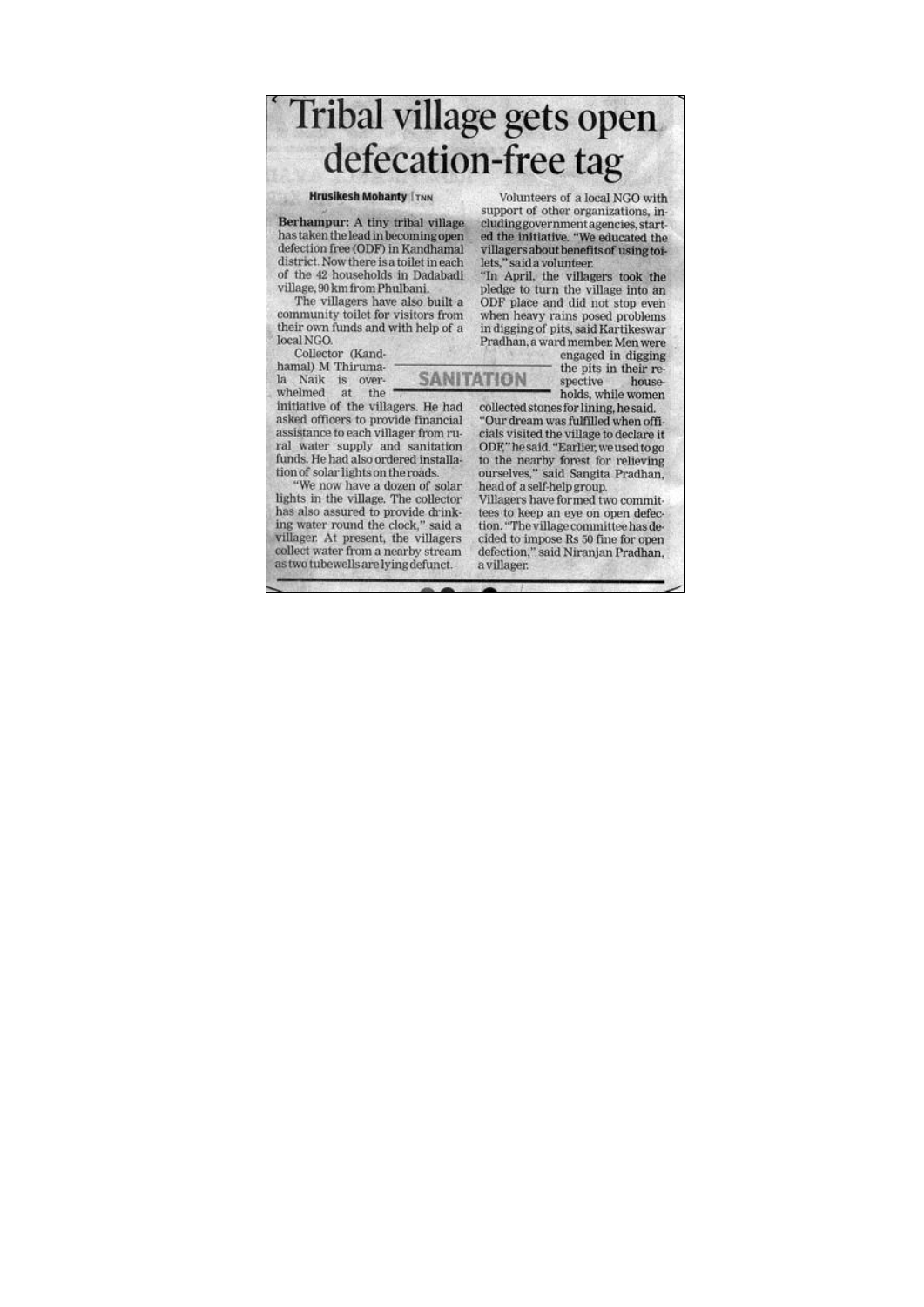## **TABLE OF CONTENTS**

<span id="page-2-0"></span>

| 1 |                                                                                               |
|---|-----------------------------------------------------------------------------------------------|
|   | 1.1                                                                                           |
|   | 1.2                                                                                           |
|   | 1.3                                                                                           |
|   | 1.4                                                                                           |
|   |                                                                                               |
|   | A1: Adoption by Odisha State of CLTS as the approved approach for scaling up rural sanitation |
|   | A2: Provision of guidance on the newly created Swachh Bharat Mission (SBM) Fund               |
|   | A3: Strong high level leadership for CLTS promotion                                           |
|   | A4: Development of modality for deploying and incentivising CLTS resource people              |
|   | A5: Increased prominence given to sanitation in OSWSM planning                                |
|   | <b>B1: Increased expenditure on CLTS related investments</b>                                  |
|   | C1: Building State level WASH training capacity for sanitation.                               |
|   | C2: Increased training capacity for CLTS resource people through specialist NGOs              |
|   | C3: Capacity building of SHG block federations in 3 districts for effectivesupply chains      |
|   | D1: Increased number of CLTS resource people and monitors trainedand engaged                  |
|   | D2: Capacity building of block level NGOs as CLTS training specialists.                       |
|   | E1: Inclusion of WASH component into MNCH programme under Shakti Varta                        |
|   | E2: Development of CLTS approach having a local multiplier effect                             |
|   | E3: Development of training-cum-implementation approach for CLTS                              |
|   | E4: Context specific CLTS triggering techniques                                               |
|   | F1: Development of a range of technical design options                                        |
|   | F2: Development of 3material supply chain modalities                                          |
|   | G1: Development of a range of state and non-state partnerships for CLTS promotion             |
|   | H1: Integration of CLTS data within CCM monitoring                                            |
|   | <b>APPENDIX 1: Rapid review of IGTC</b>                                                       |
|   | <b>APPENDIX 2: Case Story Khorlima - ODF Village</b>                                          |
|   | APPENDIX 3: Case Story Madanpur Tukuda- ODF Village                                           |
|   | <b>APPENDIX 4: Photo Gallery</b>                                                              |
|   | <b>APPENDIX 5: Operational Modalities</b>                                                     |
|   | APPENDIX 6: Letter from Anugul Dist Collector on engagement of CLTS Facilitators              |
|   | APPENDIX 7: Letter from PSRD Utilisation of services of JE II posted in Blocks for Sanitation |
|   | APPENDIX 8: Letter from RD Department on uitlisation of funds pending with BDOs               |
|   | <b>APPENDIX 9: Outcome based Incentive</b>                                                    |
|   | <b>APPENDIX 10: RDD Tender for Rural Pans</b>                                                 |
|   | <b>APPENDIX 11: Times of India news on ODF Villages</b>                                       |
|   | APPENDIX 12: Minutes of the Governing Body Meeting of State Water & Sanitation Mission        |
|   |                                                                                               |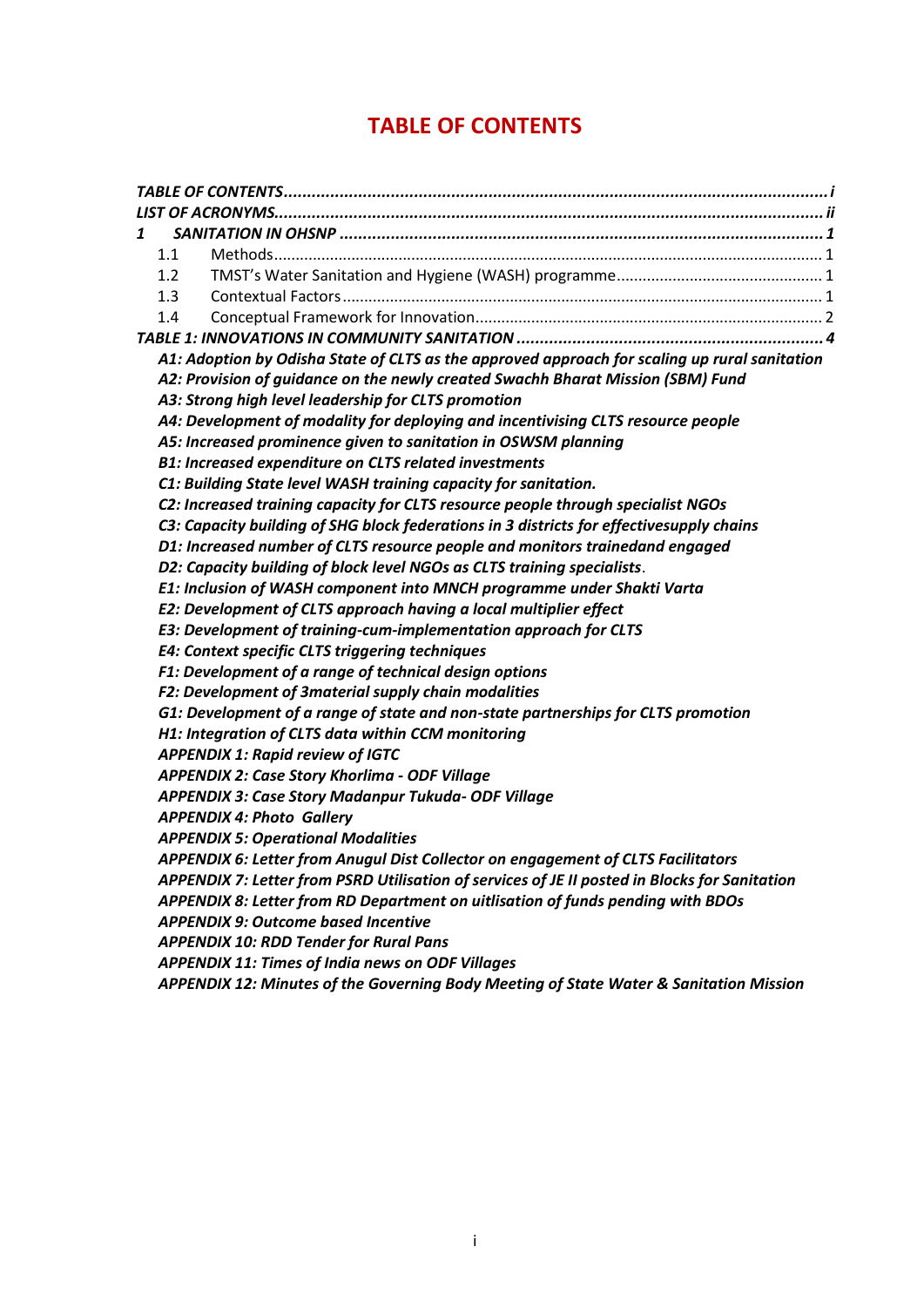## **LIST OF ACRONYMS**

<span id="page-3-0"></span>

| <b>BCC</b>    | <b>Behaviour Change Communications</b>                                    |
|---------------|---------------------------------------------------------------------------|
| <b>BoQ</b>    | <b>Bill of Quantity</b>                                                   |
| <b>CLTS</b>   | <b>Community Led Total Sanitation</b>                                     |
| DH&FW         | Department of Health and Family Welfare                                   |
| <b>DRD</b>    | Department of Rural Development                                           |
| <b>DFID</b>   | Department for International Development (UK Aid)                         |
| <b>DHFW</b>   | Department of Health and Family Welfare                                   |
| <b>DWCD</b>   | Department of Women and Child Development                                 |
| <b>DWSM</b>   | Drinking Water and Sanitation Mission                                     |
| GP            | Gram Panchayat                                                            |
| <b>HBD</b>    | <b>High Burden Districts</b>                                              |
| <b>HMIS</b>   | Health Management Information System                                      |
| <b>HNWASH</b> | Health, Nutrition, Water, Sanitation and Hygiene                          |
| IEC           | Information and Education Campaign                                        |
| <b>IGTC</b>   | Indira Gandhi Training Centre                                             |
| <b>INR</b>    | <b>Indian Rupee</b>                                                       |
| KL            | Knowledge Links (NGO)                                                     |
| <b>MDG</b>    | Millennium Development Goal                                               |
| <b>MDWS</b>   | Ministry of Drinking Water and Sanitation                                 |
| <b>MNREGA</b> | Mahatma Gandhi National Rural Employment Guarantee Act                    |
| <b>NBA</b>    | Nirmal Bharat Abhiyan (Clean India Campaign)                              |
| <b>NGP</b>    | Nirmal Gram Puraskar (Clean Village Award)                                |
| <b>NOA</b>    | Nirmal Odisha Abhiyan                                                     |
| <b>ODF</b>    | <b>Open Defecation Free</b>                                               |
| <b>OHNSP</b>  | Odisha Health Sector and Nutrition Plan                                   |
| OWSSM         | Odisha Rural Water Supply and Sanitation Mission                          |
| <b>PLA</b>    | Participatory Learning and Action                                         |
| <b>RDD</b>    | <b>Rural Development Department</b>                                       |
| <b>RWSSM</b>  | Rural Water Supply and Sanitation Mission                                 |
| <b>SV</b>     | Shakti Varta                                                              |
| TMST          | <b>Technical and Management Support Team</b>                              |
| <b>TSC</b>    | <b>Total Sanitation Campaign</b>                                          |
| Unicef        | United Nations Children's Fund                                            |
| <b>VHSC</b>   | Village Health and Sanitation CommitteesWASH Water Sanitation and Hygiene |
| <b>WSM</b>    | <b>Water and Sanitation Mission</b>                                       |
| <b>WSP</b>    | Water and Sanitation Programme (of the World Bank)                        |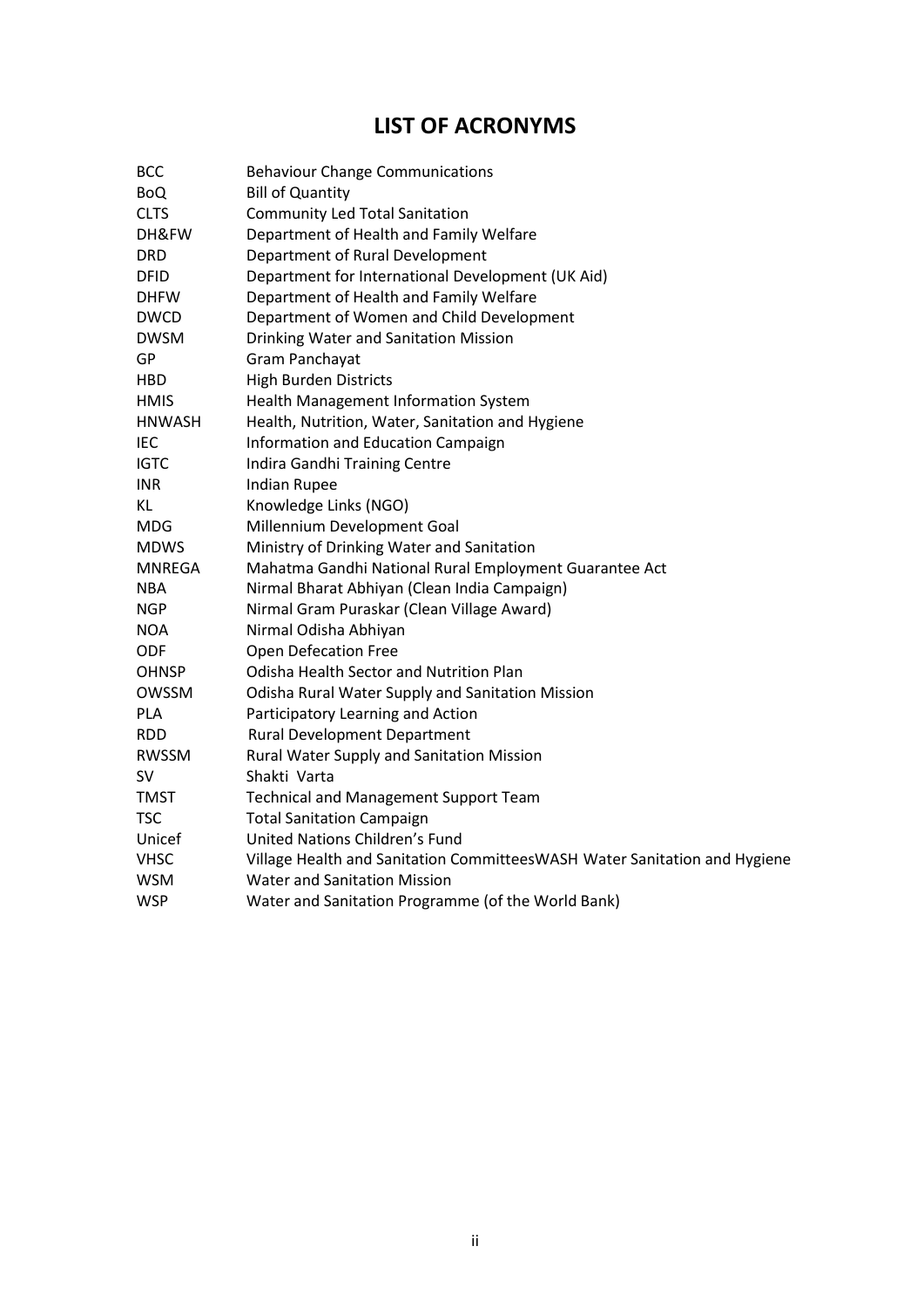### **1 SANITATION IN OHSNP**

#### <span id="page-4-1"></span><span id="page-4-0"></span>**1.1 Methods**

The methods used on this assignment included a desk review of sector and programme documents, programme review and evaluation reports, meetings with TMST's Team Leader, WASH advisers, the Director of the Indira Gandhi Training Centre (IGTC) and a field visit to a local NGO 'CORE', specialising in the supply of low cost building materials. This followed previous work in August 2014 during which meetings were held with the Secretary RDD GoO, District Water and Sanitation Mission (DWSM) staff, Self-Help Group (SHG) Federation members and villagers from Dadabadi village in Kandhamal district.

#### <span id="page-4-2"></span>**1.2 TMST's Water Sanitation and Hygiene (WASH) programme**

TMST's WASH programme was introduced in Phase 2 of the OHSNP programme with log frame objectives related to sanitation set as follows:

- 1) Introduce a CLTS-based approach through the Odisha State Water and Sanitation Mission (OSWSM) under the Rural Development Department (RDD) in communities using local civil society organisations as process facilitators; and
- 2) Help communities to access sanitation incentives from local government post-toilet construction.

The team was also given responsibility to help integrate the CLTS-based approach within the Shakti Varta programme implemented by the Department of Women and Child Development (DWCD) and Department of Health and Family Welfare (DHFW).

Beyond sanitation inputs alone TMST's WASH team has worked closely with RDD/OSWSM and other sector agencies to improve state level institutional capacities for WASH taking a systems development approach.

#### <span id="page-4-3"></span>**1.3 Contextual Factors**

 $\overline{\phantom{a}}$ 

As is widely recognised, innovation rarely happens in a vacuum. Certain contextual factors must be in place to create the operational space needed for new initiatives to be developed and effectively advanced. Key among these under TMST are the programme's long track record and strong working relations with Odisha state government officials, particularly those from the departments of HFW, WCD and RDD under the state's 'convergence' initiative for health and the attainment of open defecation free (ODF) status in Odisha by 2022<sup>1</sup>.

Other significant contextual factors include relatively recent changes in state political priorities in favour of sanitation, partly as a result of new national sanitation policy, and a willingness on behalf of TMST advisers to respond quickly to government requests for technical assistance even when such inputs have drawn them away from priorities. A certain opportunism is also evident with TMST utilising opportunities to help government counterparts interpret new sanitation legislation quickly and develop the guidelines and tools needed to operationalise it.

The benefits of strong personal and professional relationships with key government officials and representatives of WASH sector agencies, including Unicef and Water Aid have proved highly valuable, a key outcome being the emergence of collaborative approaches to sector development. Key outputs have included the joint drafting of several policy, planning and

 $<sup>1</sup>$  Implementation Guidelines for Nirmal Odisha Abhiyan, Department of Rural Development, Government of Odisha,</sup> March 2013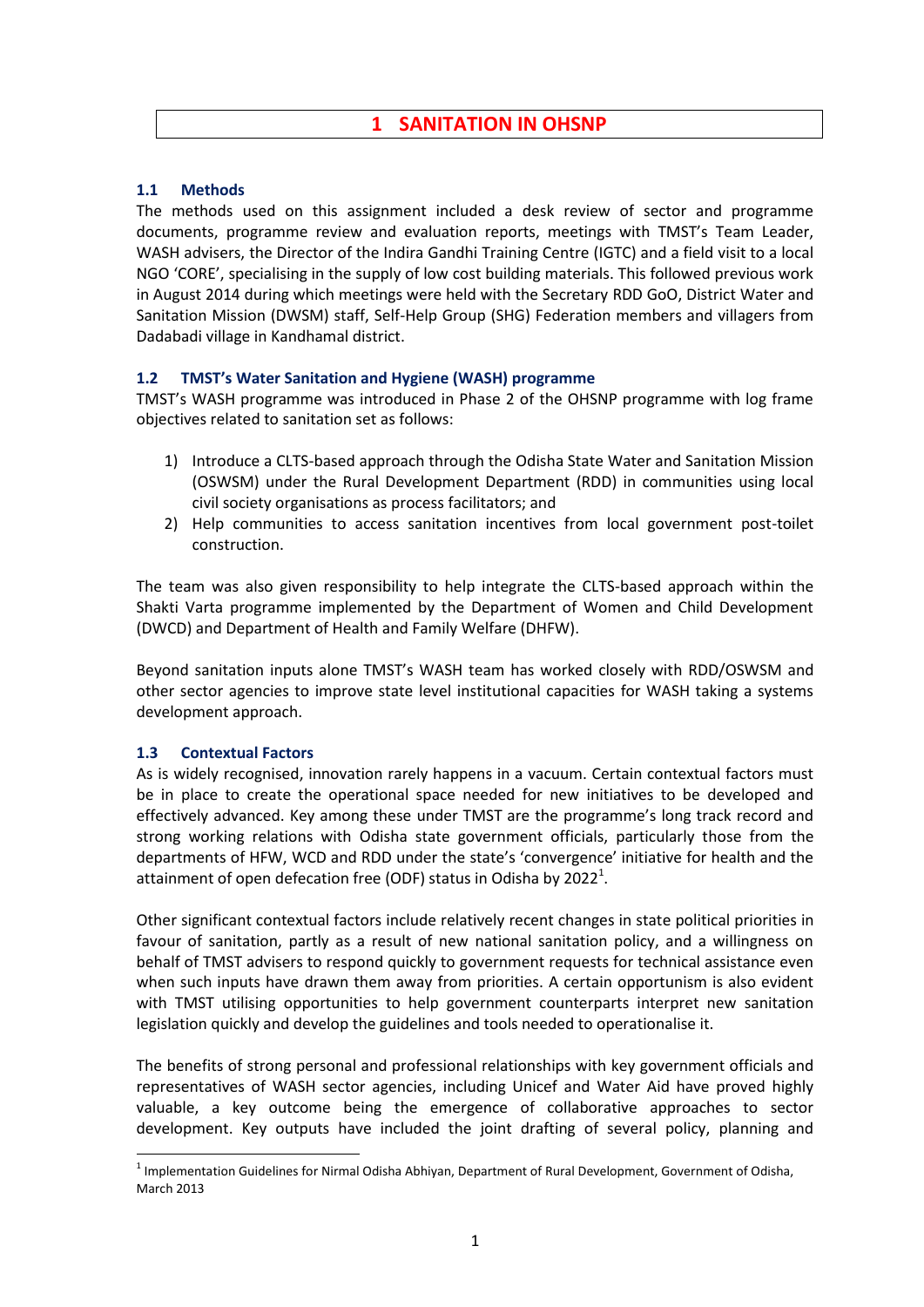guidance documents, reactivation and support to the Indira Gandhi Training Centre (IGTC) and shared responsibility for funding CLTS training for resource people.

### <span id="page-5-0"></span>**1.4 Conceptual Framework for Innovation**

Reflecting the central role played by sanitation in determining public health<sup>2</sup> and the importance of integrating sanitation within mainstream health programmes (a notably innovative aspect of the OHSNP's design), the conceptual framework selected to analyse innovations in sanitation is that used for health systems development as a whole under the following categories:

|                     | A. Policy, planning and systems |  | <b>E. Programming</b>                 |
|---------------------|---------------------------------|--|---------------------------------------|
| development         |                                 |  |                                       |
| <b>B.</b> Financing |                                 |  | <b>F. Technical (including supply</b> |
|                     |                                 |  | chains)                               |
| <b>Institutions</b> |                                 |  | <b>G. Partnerships</b>                |
|                     | <b>D.</b> Human resources       |  | H. Monitoring, evaluation and         |
|                     |                                 |  | research                              |

The relative newness of TMST's sanitation programme and long lead times needed to bring about meaningful change in some areas means that more innovation has been possible in some areas (e.g. programming) than others (e.g. institutions). Further, some innovations have proved more successful (e.g. state endorsement of CLTS) than others (e.g. material supply chains in remote areas) reflecting multiple factors, including levels of political support, geography, the available CLTS resource pool and, in some cases, programme timing.

This report identifies 19 key innovations across the 8 thematic areas described above. Figure 1 below represents 13 of these in terms of their strategic importance (y-axis) and perceived impact with larger circles denoting high impact and smaller circles denoting lesser impact. A further differentiation is TMST driven innovation (yellow) and collaborative innovation with other sector agencies (pink).Table 1 below provides further details of each innovation by thematic area and lists the supporting evidence, referencing appendices where appropriate.

 2 A 2007 BMJ poll of medical professionals voted sanitation the most important public health intervention since 1840.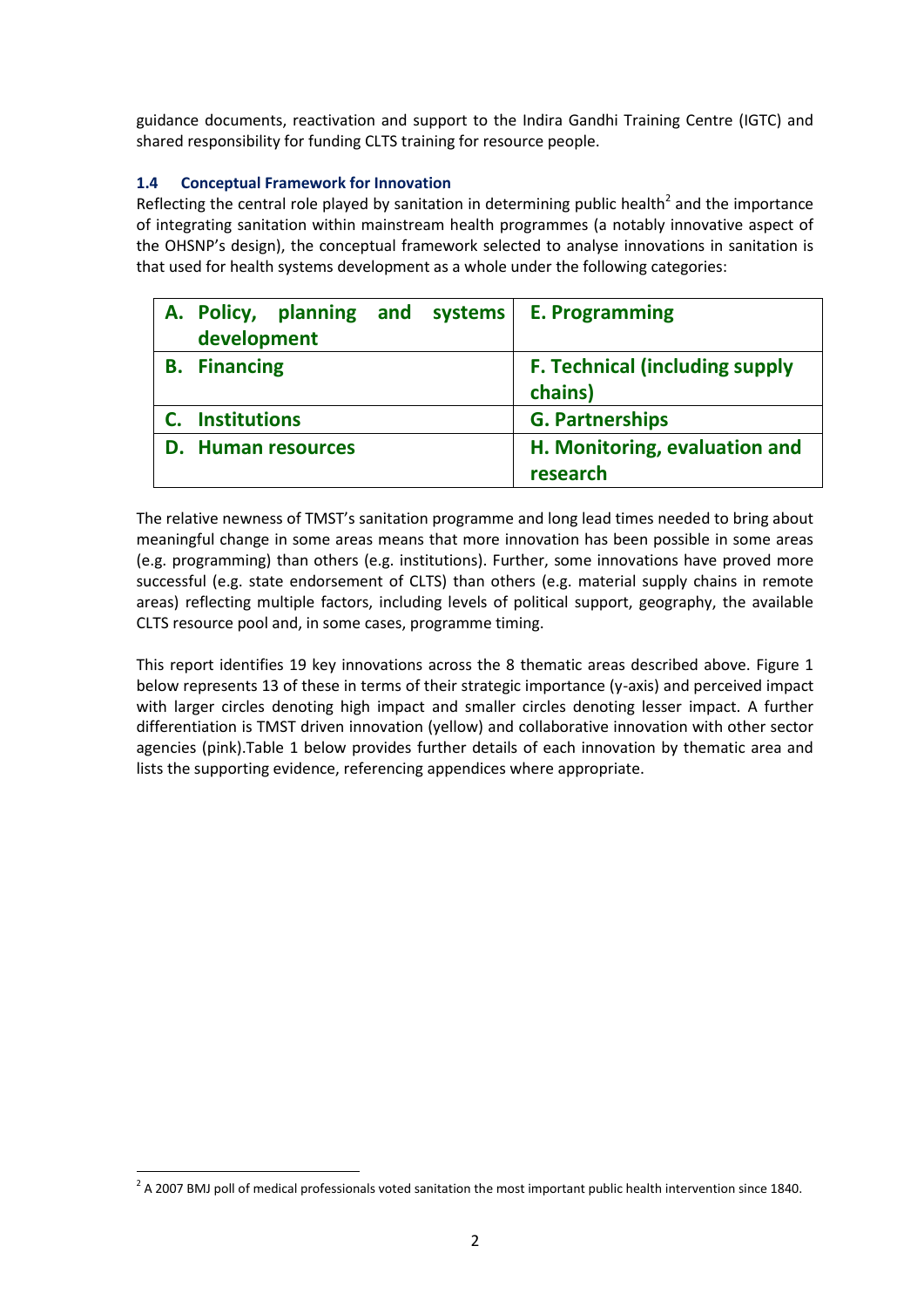# **Strategic importance of Innovation**



Figure 1: Sanitation Innovations: strategic importance and perceived effectiveness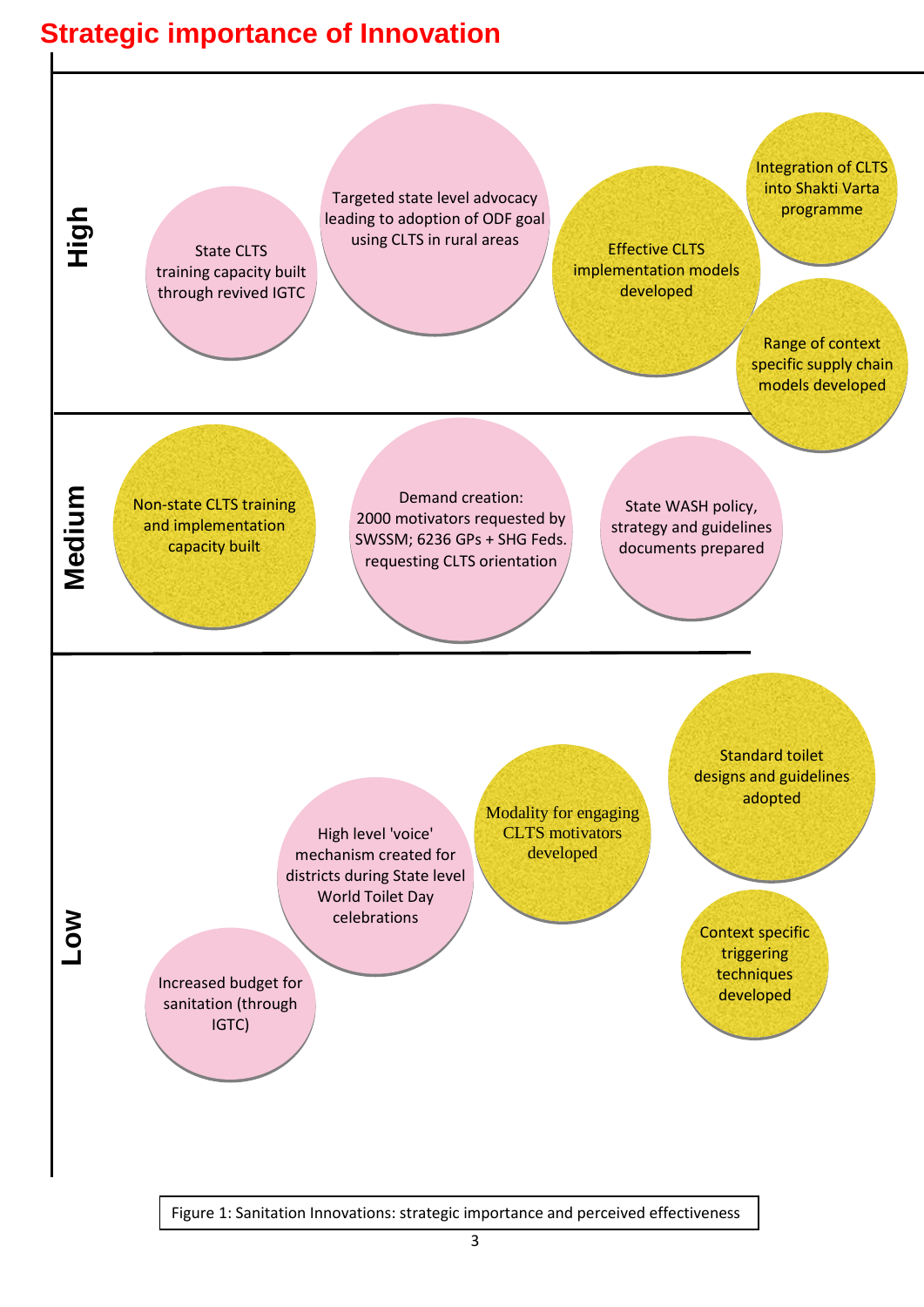<span id="page-7-0"></span>

| <b>TABLE 1: INNOVATIONS IN COMMUNITY SANITATION</b> |                                                                                                                                                                                                                                                                                                                                                                                                                                                                                                                                                                                                                                                                                                                                                                                                                                                                                                                                                       |                                                                                                                                                                                                                                                                                                                                                                                                                                                                                                                                                                              |  |  |
|-----------------------------------------------------|-------------------------------------------------------------------------------------------------------------------------------------------------------------------------------------------------------------------------------------------------------------------------------------------------------------------------------------------------------------------------------------------------------------------------------------------------------------------------------------------------------------------------------------------------------------------------------------------------------------------------------------------------------------------------------------------------------------------------------------------------------------------------------------------------------------------------------------------------------------------------------------------------------------------------------------------------------|------------------------------------------------------------------------------------------------------------------------------------------------------------------------------------------------------------------------------------------------------------------------------------------------------------------------------------------------------------------------------------------------------------------------------------------------------------------------------------------------------------------------------------------------------------------------------|--|--|
| <b>Thematic Area</b>                                | Innovation                                                                                                                                                                                                                                                                                                                                                                                                                                                                                                                                                                                                                                                                                                                                                                                                                                                                                                                                            | <b>Evidence</b>                                                                                                                                                                                                                                                                                                                                                                                                                                                                                                                                                              |  |  |
| A. Policy,                                          | A1: Adoption by Odisha State of CLTS as the                                                                                                                                                                                                                                                                                                                                                                                                                                                                                                                                                                                                                                                                                                                                                                                                                                                                                                           | Paragraph 2 of minutes of $12^{\text{th}}$                                                                                                                                                                                                                                                                                                                                                                                                                                                                                                                                   |  |  |
| planning and                                        | approved approach for scaling up rural                                                                                                                                                                                                                                                                                                                                                                                                                                                                                                                                                                                                                                                                                                                                                                                                                                                                                                                | meeting of Governing Body. 10 <sup>th</sup>                                                                                                                                                                                                                                                                                                                                                                                                                                                                                                                                  |  |  |
| systems                                             | sanitation incl. mandated triggering process.                                                                                                                                                                                                                                                                                                                                                                                                                                                                                                                                                                                                                                                                                                                                                                                                                                                                                                         | November 2014                                                                                                                                                                                                                                                                                                                                                                                                                                                                                                                                                                |  |  |
| development                                         | This followed persistent TMST advocacy efforts<br>over an extended period and a demonstration<br>by TMST that CLTS approaches were both<br>effective and locally popular as a demand<br>creation tool for ODF. Advocacy efforts included<br>supporting the cross department convergence<br>of policies and action for sanitation efforts and<br>inviting the RDD's Minister and Secretary to visit<br>the CLTS programme in Angul district (Nov 14).<br>The prime minister's Clean India Campaign<br>launched in mid-2014 to make country ODF by<br>2019 (the 150 <sup>th</sup> Anniversary of Gandhi's birth) is<br>seen to have added further impetus here.<br>In addition to being a forerunner on CLTS<br>advocacy, TMST advisers have provided<br>extensive policy, planning and documentation<br>support to strengthen the implementation of<br>existing legislation and develop new initiatives.<br>This includes Odisha's first comprehensive | Preparation of the following<br>documents:<br><b>Towards Achieving Drinking</b><br>$\bullet$<br>Water and Sanitation Agenda in<br>Odisha: A planning and status<br>report.<br>Sanitation Implementation<br>$\bullet$<br>Guidelines for the Nirmal Odisha<br>Abhiyan program<br>Technical manual to address the<br>$\bullet$<br>contamination of drinking water<br>$\bullet$<br>State level water quality<br>management strategy<br>Strong media coverage in<br>newspapers and TV heightening<br>political dimension. scanned<br>samples of newspaper articles are<br>annexed |  |  |
|                                                     | document on current status, plans and future<br>outlook 'Towards Achieving Drinking Water and<br>Sanitation in Odisha: A Planning and Status<br>Report.                                                                                                                                                                                                                                                                                                                                                                                                                                                                                                                                                                                                                                                                                                                                                                                               |                                                                                                                                                                                                                                                                                                                                                                                                                                                                                                                                                                              |  |  |
|                                                     | A2: Provision of guidance to the state on the<br>use of newly created Swachh Bharat Mission<br>(SBM) Funds (formerly NBA) to incentivise<br>creation of ODF villages under PM's Clean<br>India Campaign.                                                                                                                                                                                                                                                                                                                                                                                                                                                                                                                                                                                                                                                                                                                                              | RD Secy and Minister visited Angul at<br>invitation of Collector/TMST /FF.<br>Experienced ODF in action and<br>became an advocate.                                                                                                                                                                                                                                                                                                                                                                                                                                           |  |  |
|                                                     | TMST advisers had repeatedly queried Odisha's<br>missing toilets <sup>3</sup> at high level Governance Body<br>meetings and with OSWSM officials.                                                                                                                                                                                                                                                                                                                                                                                                                                                                                                                                                                                                                                                                                                                                                                                                     | Household incentives will only be<br>paid once community has attained<br>full ODF status (Governing body<br>meeting minutes)                                                                                                                                                                                                                                                                                                                                                                                                                                                 |  |  |
|                                                     | By mid-2014 the WASH team was advocating<br>for the state level integration of the<br>NBA/MNREGA incentives and improved in-<br>village monitoring. Shortly following the SBM's                                                                                                                                                                                                                                                                                                                                                                                                                                                                                                                                                                                                                                                                                                                                                                       | TMST planned involvement in<br>drafting State SBM implementation<br>guidelines<br>(TMST and UNICEF likely to be asked                                                                                                                                                                                                                                                                                                                                                                                                                                                        |  |  |

 3 The IMIS in 2012 showed that over 90% of reportedly built toilets were missing.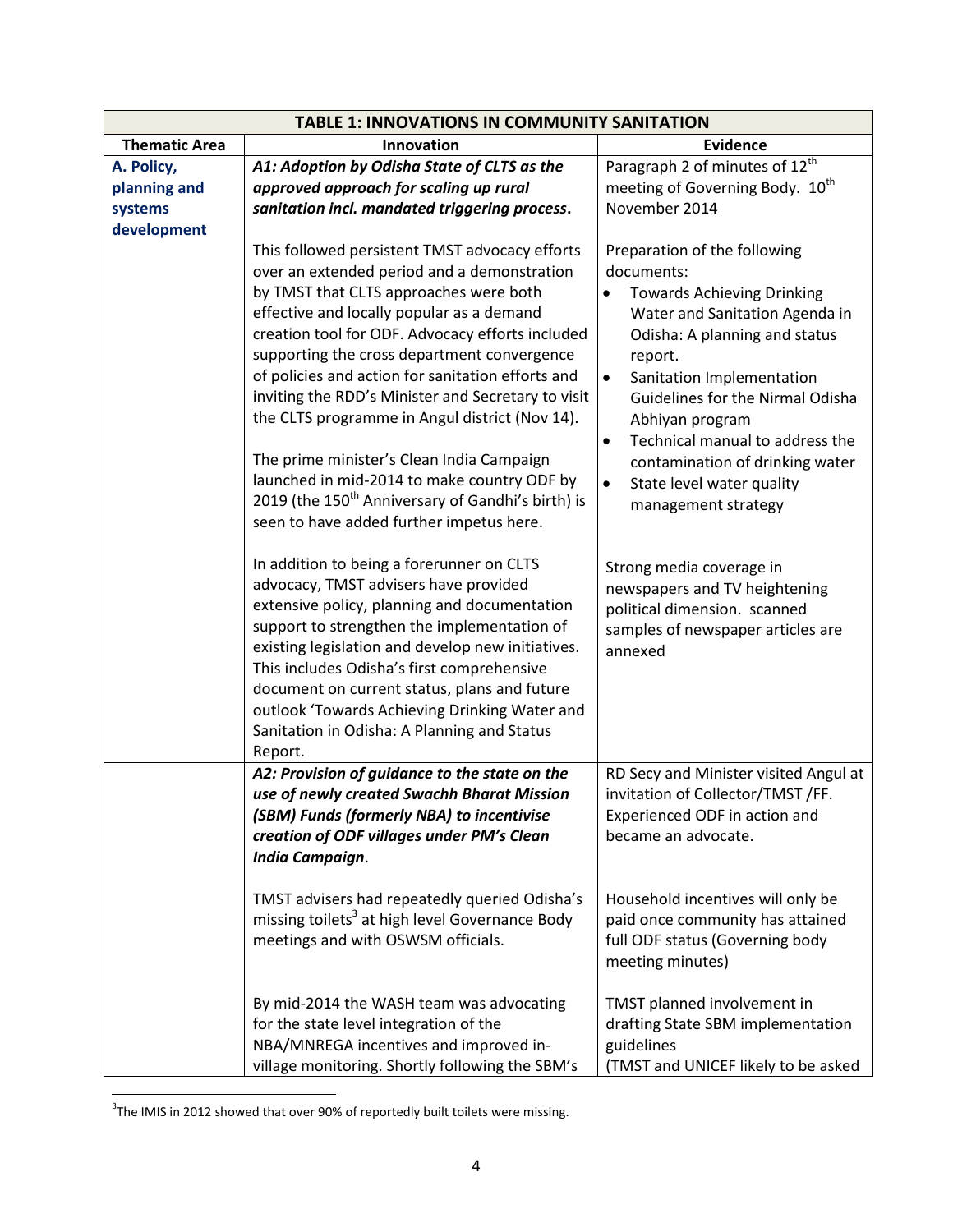| launch, DRD's Secretary agreed that household    | in the new year). Last sanitation              |
|--------------------------------------------------|------------------------------------------------|
| incentives would only be paid once each          | guideline was jointly drafted by               |
| community had reached ODF status - a key         | <b>TMST and UNICEF)</b>                        |
| TMST recommendation. Subsequently, TMST          |                                                |
| and UNICEF were invited to help draft state      |                                                |
|                                                  |                                                |
| level SBM implementation guidelines.             |                                                |
| A3: Strong high level leadership for CLTS        |                                                |
| promotion                                        |                                                |
|                                                  |                                                |
| Reflecting the strong conviction held by RDD's   | (minutes are awaited)                          |
| Minister and Secretary on the importance of      | Expressed by CE-3 and CEO during               |
| adopting CLTS approaches to attain ODF status,   | meeting with consultant                        |
| all state engineers were instructed in November  |                                                |
| 2014 to adopt and support one local community    | TMST Advisors participated in the              |
| to obtain ODF status.                            | said RDD review meeting.                       |
|                                                  |                                                |
| In addition, RDD instructed each SANJOG field    | Minutes of the 12 <sup>th</sup> meeting of the |
| functionary (Health and Family Welfare;          | Governing Board - para. 2c                     |
| Women and Child Development; Panchayati          |                                                |
| Raj; School and Mass Education) to construct     |                                                |
| and use a toilet in order to motivate others to  |                                                |
| follow suit.                                     |                                                |
|                                                  |                                                |
| TMST advocacy efforts also contributed to DRD    | Implementation of this policy was              |
| making the provision of new infrastructure       | confirmed in Dodabadi in Kandhamal             |
| (water, roads and electricity) conditional on a  | District where a concrete road and             |
| community reaching ODF status.                   | solar lighting had been provided               |
|                                                  | once ODF status had been declared.             |
| A4: Development of modality for deploying        |                                                |
| and incentivising CLTS resource people at        |                                                |
| district level                                   |                                                |
|                                                  |                                                |
| Under TMST, the scaling up of CLTS leading to    | Document submitted to RD                       |
| ODF across the state is predicated on the        | Secretary for approval on 28 <sup>th</sup>     |
| availability of CLTS resource people deployed at | December                                       |
| sub-district level to help 'trigger' communities |                                                |
| for ODF. Accordingly, the training of CLTS       |                                                |
| resource people is a TMST programme priority.    |                                                |
|                                                  |                                                |
| By mid-2014, a state level mechanism for         | Based on the two rounds of                     |
| deploying and incentivising these resource       | discussion and suggestion given by             |
| people had not been developed. This has now      | OSWSM and RD Secretary the draft               |
| been taken forward at the request of RDD by      | mechanism has been changed and                 |
| TMST which prepared and submitted draft          | resubmitted on 28 <sup>th</sup> December.      |
| guidelines in November 2014.                     |                                                |
| A5: Increased prominence given to sanitation     | Evidence of other sanitation related           |
| in OSWSM planning                                | events being given prominence by               |
|                                                  | RDD e.g. Global Hand Washing Day               |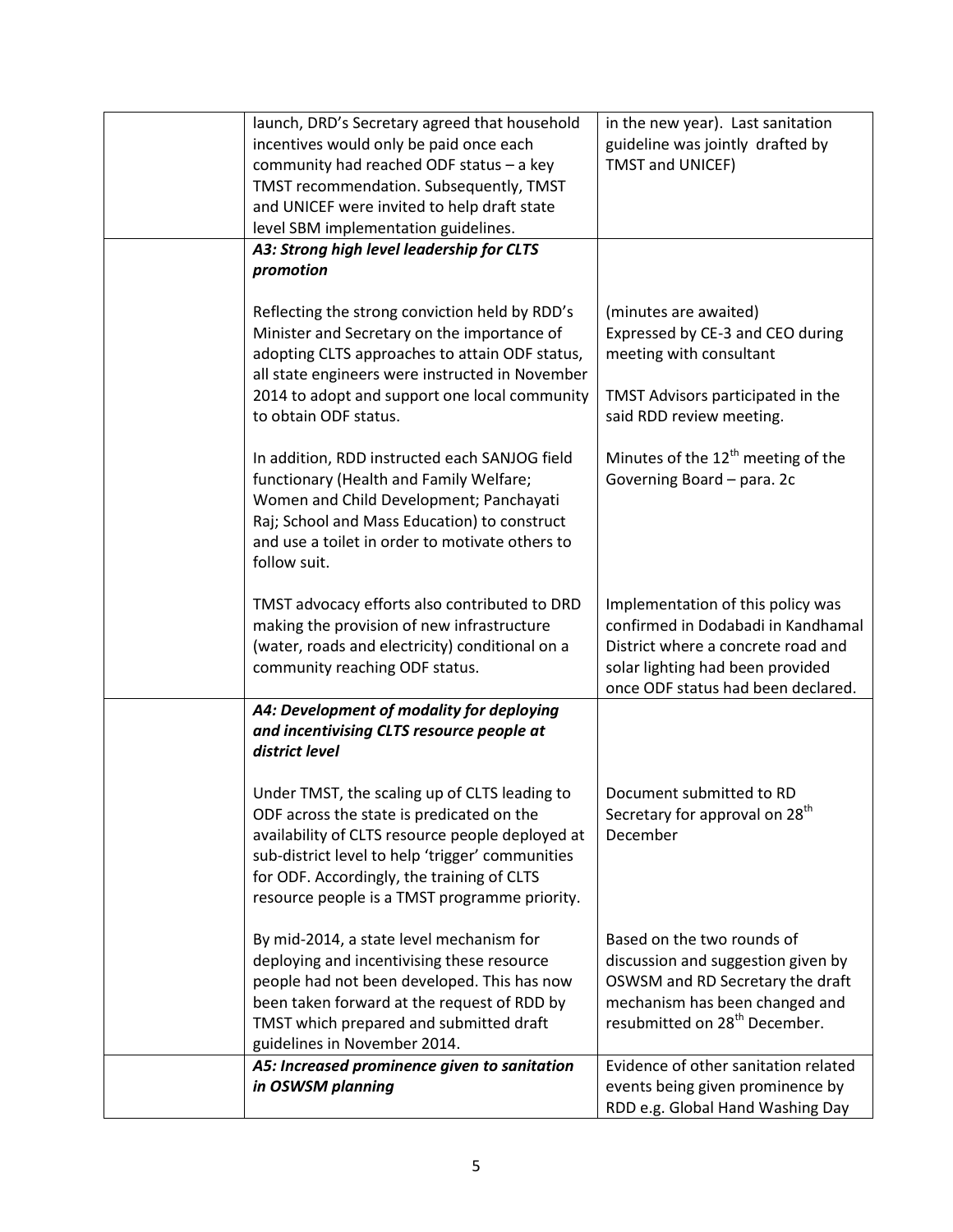|                        | The heightened priority given to sanitation has    |                                        |
|------------------------|----------------------------------------------------|----------------------------------------|
|                        | afforded the topic a greater prominence in         | Consultants are being recruited in     |
|                        | RDD/WSSO planning with special sanitation          | the vacant positions across the state. |
|                        | events now added to its events calendar. These     |                                        |
|                        | include World Toilet Day and World Hand            | RDD already gave instruction to all    |
|                        | Washing Day. During the former, TMST               | DWSMs for hiring BRCs in all blocks    |
|                        | supported PRA members from all 6 districts to      | on priority basis.                     |
|                        | share their sanitation experiences with RDD's      |                                        |
|                        | secretary and other senior officials. Giving voice |                                        |
|                        | to previously unheard community stakeholders       |                                        |
|                        | on sanitation is an important contribution to      |                                        |
|                        | helping to shape future state sanitation policy.   |                                        |
| <b>B: Financing</b>    | <b>B1: Increased expenditure on CLTS related</b>   |                                        |
|                        | investments                                        |                                        |
|                        |                                                    |                                        |
|                        | Following on from the increased appreciation at    |                                        |
|                        | senior levels to train up various cadres in WASH   |                                        |
|                        | related subjects, including sanitation, RDD has    |                                        |
|                        | decided to expand the IGTC to include              |                                        |
|                        | additional classrooms and an accommodation         |                                        |
|                        | block. This will be funded from the SWSSM HR       |                                        |
|                        | budget and result in increased utilisation of a    |                                        |
|                        | budget that is regularly under spent.              |                                        |
|                        | Historically RDD has also under spent its          |                                        |
|                        | behaviour change communications budget             |                                        |
|                        | through IGTC (typically less than 3% spent). The   |                                        |
|                        | start of training in 2014 and plans to expand the  |                                        |
|                        | number of courses offered each year are set to     |                                        |
|                        | increase expenditure significantly in the coming   |                                        |
|                        | years.                                             |                                        |
|                        |                                                    |                                        |
|                        | While increased expenditure may not, at first      |                                        |
|                        | glance, appear to be particularly innovative, it   |                                        |
|                        | represents an important TMST influenced            |                                        |
|                        | breakthrough in changing expenditure patterns      |                                        |
|                        | in favour of sanitation that is reasonably likely  |                                        |
|                        | to be continued in future years.                   |                                        |
|                        | Further innovation in financing sanitation can     |                                        |
|                        | be found with the NGO Gram Utthan in Bhadrak       |                                        |
|                        | District which is advancing INR 10,000 to SHG      |                                        |
|                        | members for toilet construction. 100%              |                                        |
|                        | repayment rates indicate that the investment is    |                                        |
|                        | valued and that the model may be replicable in     |                                        |
|                        | the 15 high burden Shakti Varta districts.         |                                        |
| <b>C: Institutions</b> | C1: Building State level WASH training capacity    |                                        |
|                        | for sanitation.                                    |                                        |
|                        |                                                    |                                        |
|                        | The re-activation and refurbishment of IGTC        |                                        |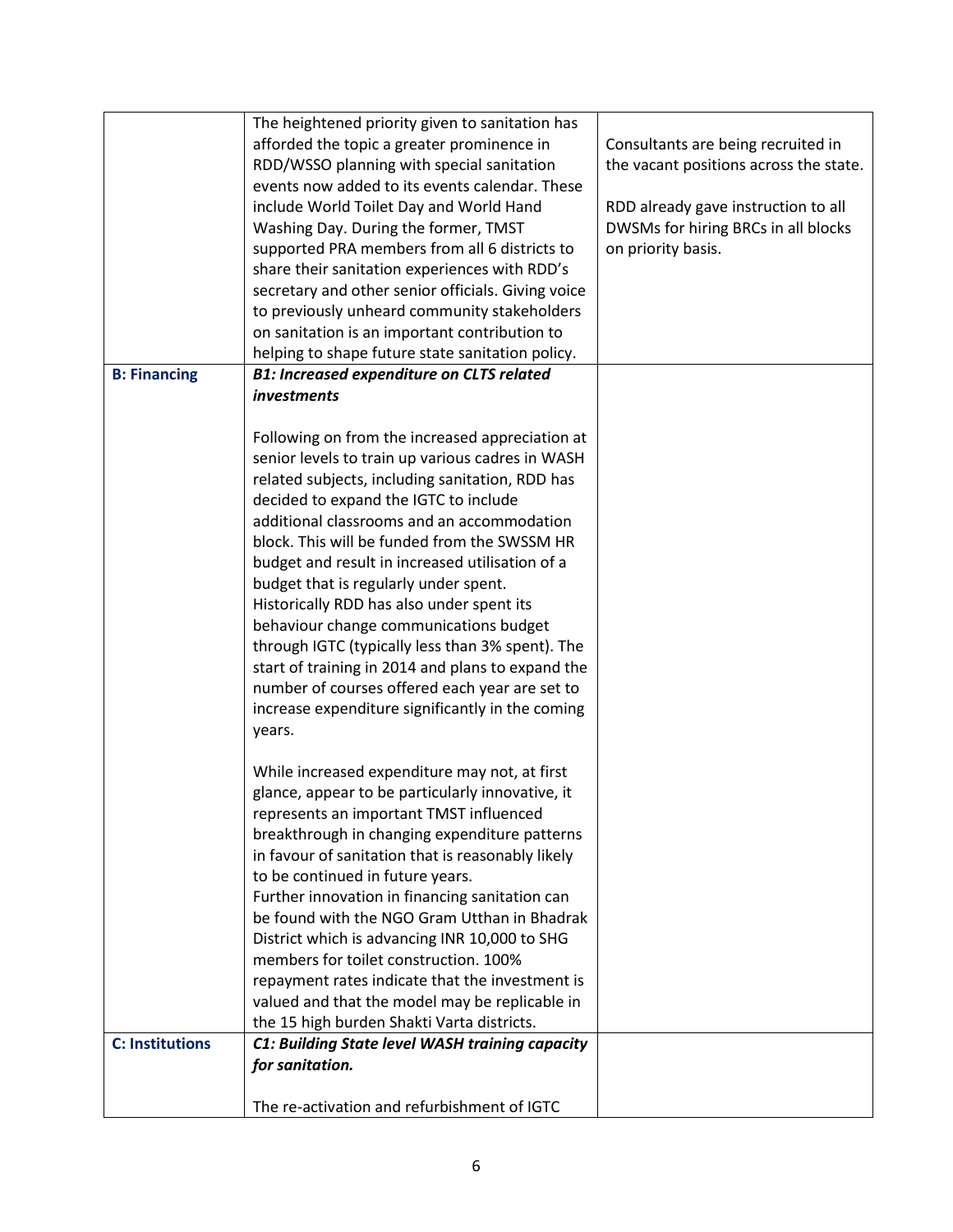| with appropriate governance, management and<br>technical expertise marks a significant<br>contribution to sector development.<br>Encouraging results are now emerging in terms<br>of an increase in the number and type of<br>training courses offered and the range of<br>stakeholders being trained. Between mid-<br>March and mid-November 2014, 1200<br>participants had been trained in 8 WASH                                                                                                                                                                                                                                |                                                                                                                                                                                                                                                        |
|------------------------------------------------------------------------------------------------------------------------------------------------------------------------------------------------------------------------------------------------------------------------------------------------------------------------------------------------------------------------------------------------------------------------------------------------------------------------------------------------------------------------------------------------------------------------------------------------------------------------------------|--------------------------------------------------------------------------------------------------------------------------------------------------------------------------------------------------------------------------------------------------------|
| related subjects.<br>The RD Secretary's seat on IGTC's governing<br>board and the Chief Engineer's membership of<br>the technical advisory committee, which meets<br>monthly, are effective indicators of the<br>importance given by RDD to IGTC. As noted<br>above, the RDD has allocated additional funds<br>for building extensions, furnishings and<br>equipment.                                                                                                                                                                                                                                                              |                                                                                                                                                                                                                                                        |
| Moving forward, other more far-reaching<br>institutional initiatives are needed including<br>improving role clarity and accountability under<br>the convergence initiative and strengthening<br>SWSM both structurally and functionally to<br>more effectively support and track progress in<br>sanitation.                                                                                                                                                                                                                                                                                                                        |                                                                                                                                                                                                                                                        |
| C2: Increased non-state training capacity for<br>CLTS resource people through specialist non-<br>governmental organisations.                                                                                                                                                                                                                                                                                                                                                                                                                                                                                                       |                                                                                                                                                                                                                                                        |
| Implementation of CLTS project work in TMST's<br>target districts is the responsibility of two<br>specialist NGOs: Knowledge Links and Feedback<br>Foundation. To date, Knowledge Links has<br>trained 80/250 local motivators while Feedback<br>Foundation has trained 13 local motivators.<br>Increasing training capacity in the sector,<br>including the development of master trainers, is<br>essential to help scale up CLTS across the state.<br>In this regard, a total of 77 CLTS resource<br>people selected by their districts have been<br>trained by KL, in addition to 86 resource people<br>by Feedback Foundation. | Preparation of:<br>Two CLTS hand books for the<br>training of resource people<br>printed in Odia language.<br>CLTS triggering and process<br>manuals for use at community<br>level.<br>IEC/BCC sanitation materials for<br>use at Gram Panchayat level |
| A CLTS orientation course was also run for<br>district programme officers and SHG PLA<br>Coordinators.                                                                                                                                                                                                                                                                                                                                                                                                                                                                                                                             |                                                                                                                                                                                                                                                        |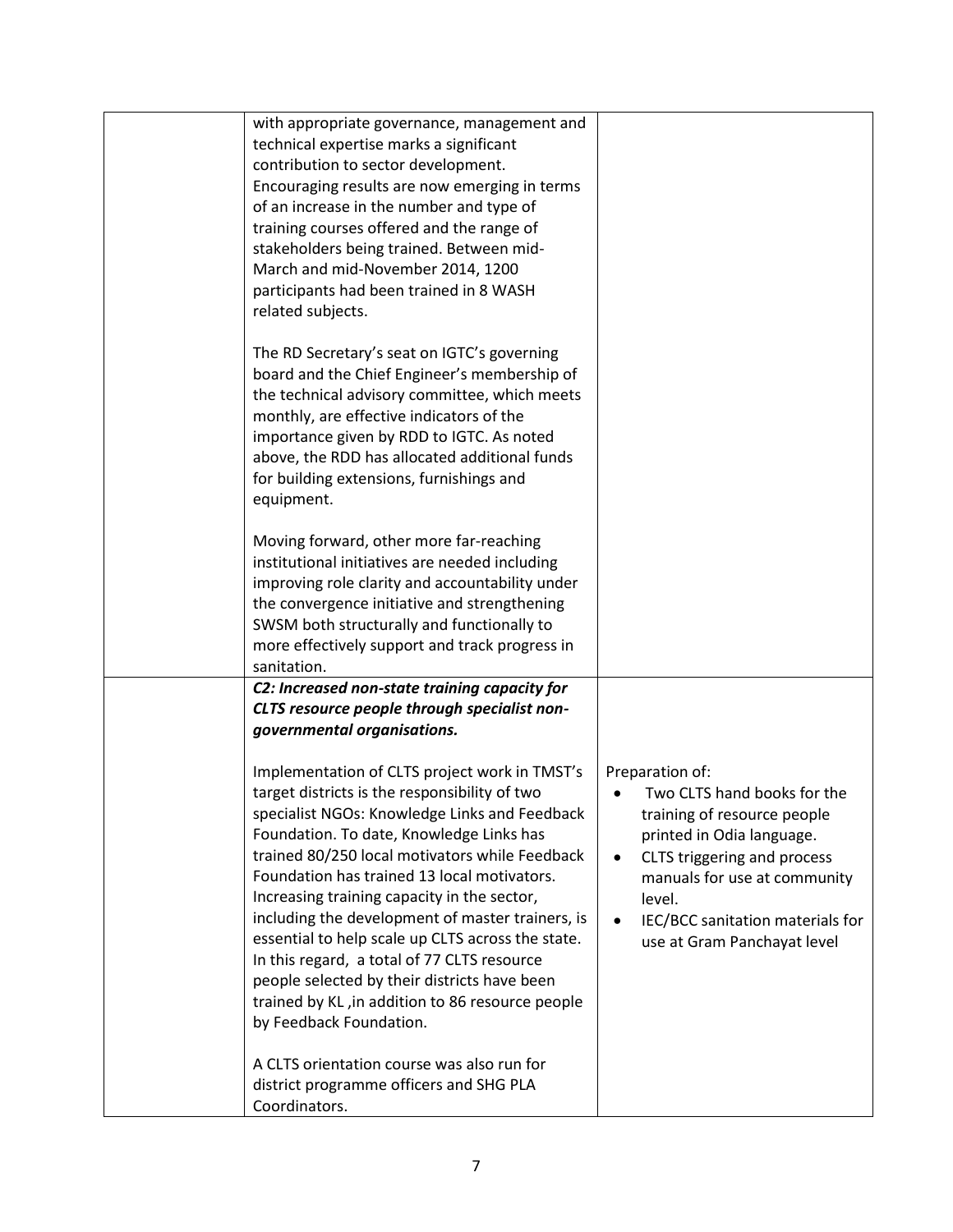|                  | C3: Capacity building of SHG block federations                                     |                                     |
|------------------|------------------------------------------------------------------------------------|-------------------------------------|
|                  | in 3 districts to liaise with DWSMs for CLTS and                                   |                                     |
|                  | ODF promotion and effective supply chains                                          |                                     |
|                  |                                                                                    |                                     |
|                  | Under the Shakti Varta initiative, 37 SHGs in                                      |                                     |
|                  | Rayagada, Balangir and Kandhamal districts                                         |                                     |
|                  | have passed resolutions signed by their                                            |                                     |
|                  | members to achieve ODF in their respective                                         |                                     |
|                  | villages. The curriculum and session plan for                                      |                                     |
|                  | orientation of SHG block federations have been                                     |                                     |
|                  | prepared and preliminary discussions held with                                     |                                     |
|                  | block federations on managing local Sanimarts                                      |                                     |
|                  | to provide a supply chain of materials to local                                    |                                     |
|                  | communities and thereby to further stimulate                                       |                                     |
|                  | sanitation demand in the area. The TMST                                            |                                     |
|                  | sanitation advisers visited the NGO Gram                                           |                                     |
|                  | Utthan in Bhadrak district which has been                                          |                                     |
|                  | operating a similar service, including an                                          |                                     |
|                  | innovative financing mechanism, with<br>promising results.                         |                                     |
|                  | SHG nominated representatives have also been                                       |                                     |
|                  | signed up for CLTS resource person training.                                       |                                     |
| <b>D: Human</b>  | D1: Increased number of CLTS resource people                                       | Modus operandi for deploying CLTS   |
|                  | and monitors appropriately trained, located                                        | facilitators in districts.          |
| <b>Resources</b> | and engaged to scale up sanitation.                                                |                                     |
|                  | To date, Feedback Foundation has trained 83                                        | IGTC plan to show how demand for    |
|                  | resource people out of which 34 found suitable                                     | training/orientation will be met    |
|                  | and opportunity was given to them to lead a                                        | including district level provisions |
|                  | 'triggering process'. Knowledge Links has                                          |                                     |
|                  | provided 77 resource people with intensive                                         | Formal request letters are received |
|                  | CLTS training. Between them, the NGOs will                                         | from CE 3 after approval by Chief   |
|                  | train a further 320 resource people before                                         | Secretary                           |
|                  | March 2015.                                                                        |                                     |
|                  | Between March and December 2014, IGTC                                              |                                     |
|                  | trained 120 government workers on how to                                           |                                     |
|                  | assess the suitability of potential CLTS resource<br>people.                       |                                     |
|                  | The SWSM has recently requested IGTC to help                                       |                                     |
|                  | train a total 2000 personnel with 1000 to be                                       |                                     |
|                  | supported by TMST and a 1000 by UNICEF by                                          |                                     |
|                  | 2016 March.                                                                        |                                     |
|                  | Further, the State Institute for Rural                                             |                                     |
|                  | Development has requested IGTC to provide                                          |                                     |
|                  |                                                                                    |                                     |
|                  | CLTS orientation for all 6236 Gram Panchayats                                      |                                     |
|                  | in the state to be funded by RDD                                                   |                                     |
|                  | Increasing demand for sanitation training is                                       |                                     |
|                  | seen as an important 'vital sign' of future<br>support for sanitation programming. |                                     |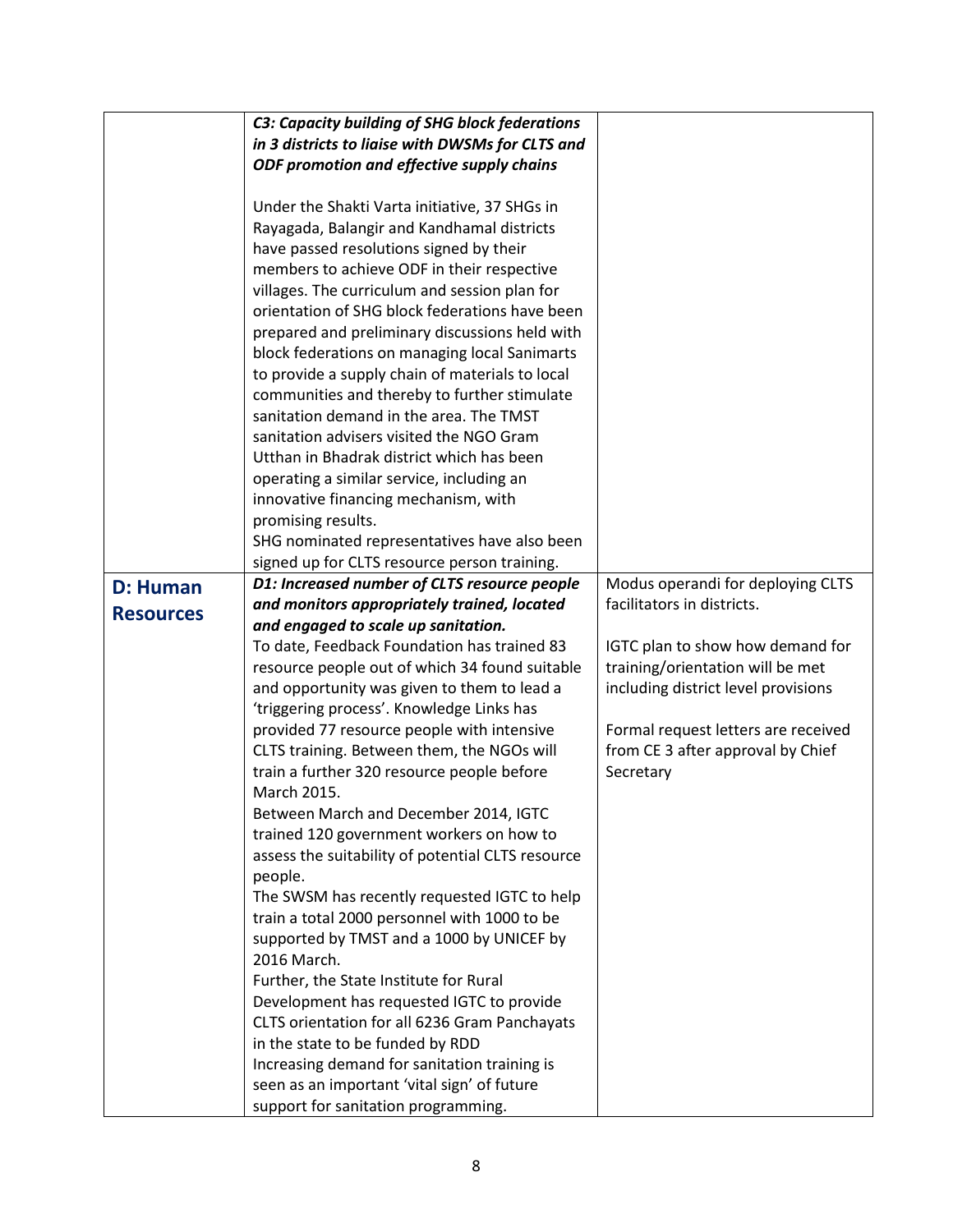|                | D2: Capacity building of block level NGOs as      |                                  |
|----------------|---------------------------------------------------|----------------------------------|
|                | <b>CLTS training specialists.</b>                 |                                  |
|                | Many of Knowledge Links' village based NGO        |                                  |
|                | partners have shown themselves to be capable      |                                  |
|                | motivators and facilitators of CLTS. In order to  |                                  |
|                | increase the pool of CLTS facilitators TMST has   |                                  |
|                | begun a process to identify and train up these    |                                  |
|                | NGOs' members to work as resource people          |                                  |
|                | outside of their villages.                        |                                  |
| E: Programming | E1: Inclusion of WASH component into              |                                  |
|                | community based, demand led, MNCH                 |                                  |
|                | programme under Shakti Varta                      |                                  |
|                | The Shakti Varta intervention has been rolled     |                                  |
|                | out in 3 districts and established in all 15 high |                                  |
|                | burden districts. Over time it is set to cover    |                                  |
|                | 100,000 self-help groups (SHGs) and               |                                  |
|                | approximately 600,000 villages across all HBDs.   |                                  |
|                | The effectiveness of Shakti Varta as a behaviour  |                                  |
|                | change mechanism for sanitation is becoming       |                                  |
|                | evident with 37 SHGs committing to become         |                                  |
|                | ODF and to liaise with block administration,      |                                  |
|                | CDPO and RWSS offices. Reflecting recent          |                                  |
|                | changes in public awareness on sanitation, this   |                                  |
|                | commitment was made prior to the                  |                                  |
|                | introduction of sanitation in Shakti Varta's 20-  |                                  |
|                | step PLA cycle.                                   |                                  |
|                | Once sanitation is fully rolled out through the   |                                  |
|                | PLA process, the demand for toilet construction   |                                  |
|                | and improved hygiene behaviours is likely to      |                                  |
|                | increase dramatically. The recent surge seen in   |                                  |
|                | demand for sanitation is already leading the      |                                  |
|                | RWSS to increase its efforts to liaise with local |                                  |
|                | SHG Federations and DWCDs.                        |                                  |
|                | Shakti Varta's advanced MIS and ongoing study     |                                  |
|                | on the effectiveness of modified CLTS alone (3    |                                  |
|                | blocks), and CLTS + PLA (3 blocks) compared to    |                                  |
|                | a matched control group (3 blocks with no CLTS    |                                  |
|                | or PLA) promises to yield important insights into |                                  |
|                | sustainability of sanitation and ODF status and   |                                  |
|                | differences between various social groups with    |                                  |
|                | results due in March 2015.                        |                                  |
|                | <b>E2: Development of CLTS approach having a</b>  |                                  |
|                | local multiplier effect                           |                                  |
|                | Growing evidence is emerging of community         | Local Champions reporting during |
|                | leaders in ODF villages responding positively to  | consultants visit to the field   |
|                | requests from neighbouring villages to visit and  |                                  |
|                | describe their experiences of CLTS. As seen       |                                  |
|                | elsewhere in S. Asia, this is a vital step in     |                                  |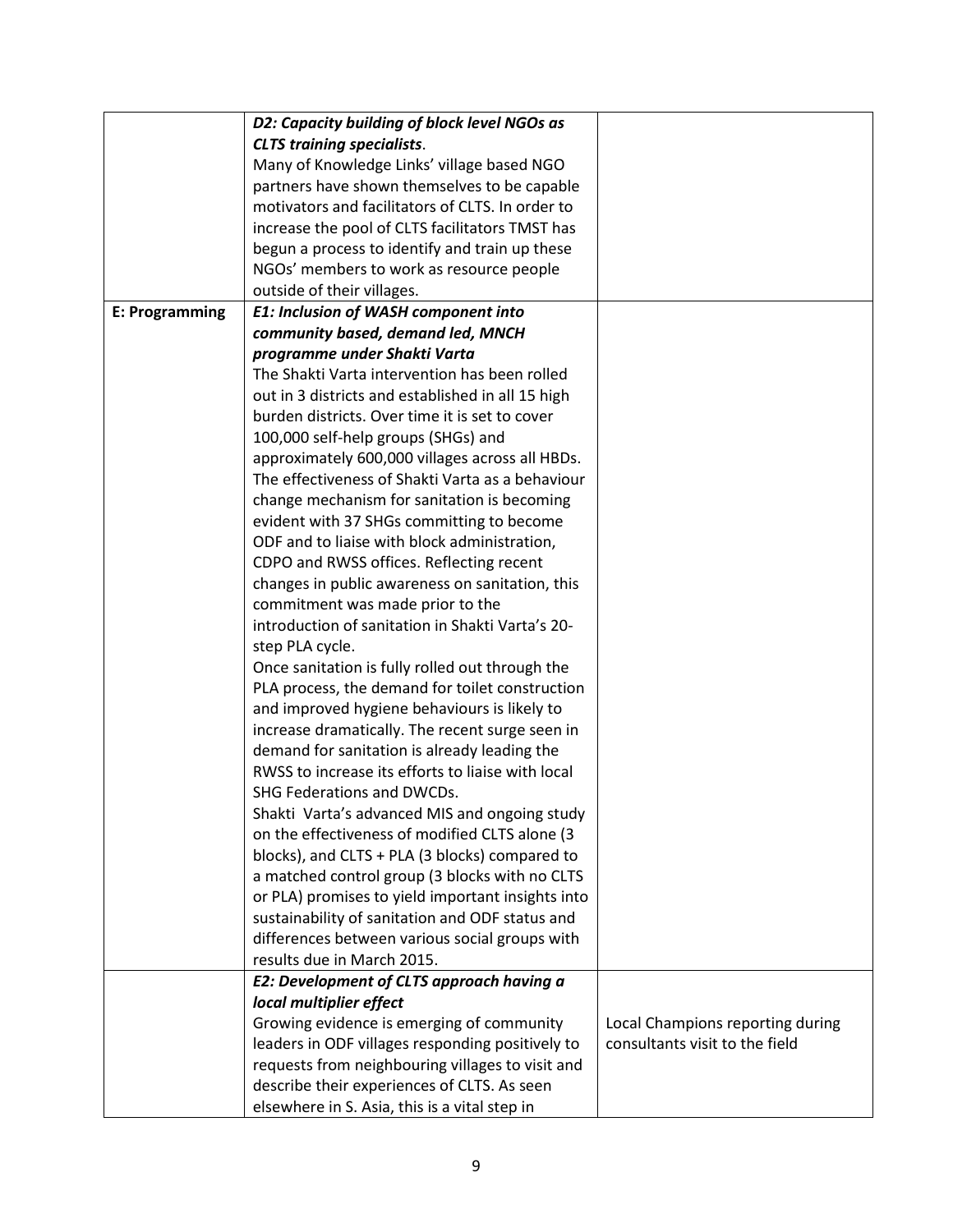| accelerating demand for sanitation in the area      |                                 |
|-----------------------------------------------------|---------------------------------|
| and has the potential to create a strong            |                                 |
| multiplier effect. Given sufficient time, and the   |                                 |
| local availability of resource people and           |                                 |
| materials, this is highly likely to occur. The main |                                 |
| challenge here to develop monitoring systems        |                                 |
| able to track such 'off-programme' gains.           |                                 |
| Recognising the power of local leaders to           |                                 |
| influence others, TMST's recent training of         |                                 |
| trainers course, invited leaders from three ODF     |                                 |
| villages in Kandhamal district (Dadabadi,           |                                 |
| Mundasahi and Gadagadi) to support triggering       |                                 |
| processes in new villagers to good effect.          |                                 |
| These are good evidence of multiplier effect        |                                 |
| <b>E3: Development of training-cum-</b>             |                                 |
| implementation approach for saturation of           |                                 |
| <b>CLTS at district level.</b>                      |                                 |
| Two distinctive CLTS approaches have emerged        |                                 |
| under TMST. The first deployed by Knowledge         |                                 |
| Links trains resource people by way of 4 week       |                                 |
| internships in communities dispersed across its     |                                 |
| working area. The second, used by Feedback          |                                 |
| Foundation, takes a saturation approach in          |                                 |
| which all trainees are concentrated in a single     |                                 |
| block as a part of project implementation.          |                                 |
| Whether this concentration of resources in one      |                                 |
| area creates a greater 'ripple' effect in           |                                 |
| neighbouring communities than Knowledge             |                                 |
| Links' more low key approach remains to be          |                                 |
| seen but this variety of approaches is likely to    |                                 |
| be useful when refining the implementation          |                                 |
| model.                                              |                                 |
| E4: Context specific CLTS triggering techniques     |                                 |
| As CLTS implementation continues, there is          | Community level signage (Photos |
| growing evidence of communities taking full         | from field)                     |
| ownership of CLTS triggering and ODF                | examples, stories, case studies |
| compliance processes, adapting motivational         | annexed                         |
| techniques to local contexts. This underlines the   |                                 |
| socially empowering nature of CLTS and bodes        |                                 |
| well for the sustainability of communities' ODF     |                                 |
| status in the future.                               |                                 |
|                                                     |                                 |
| A striking example here is that of the women in     |                                 |
| one village who posed for a photo in a field        |                                 |
| while revealing their bare buttocks as a protest    |                                 |
| against their husbands' willingness in invest       |                                 |
| more money in mobile phones than in                 |                                 |
| protecting their wives' dignity (through toilet     |                                 |
|                                                     |                                 |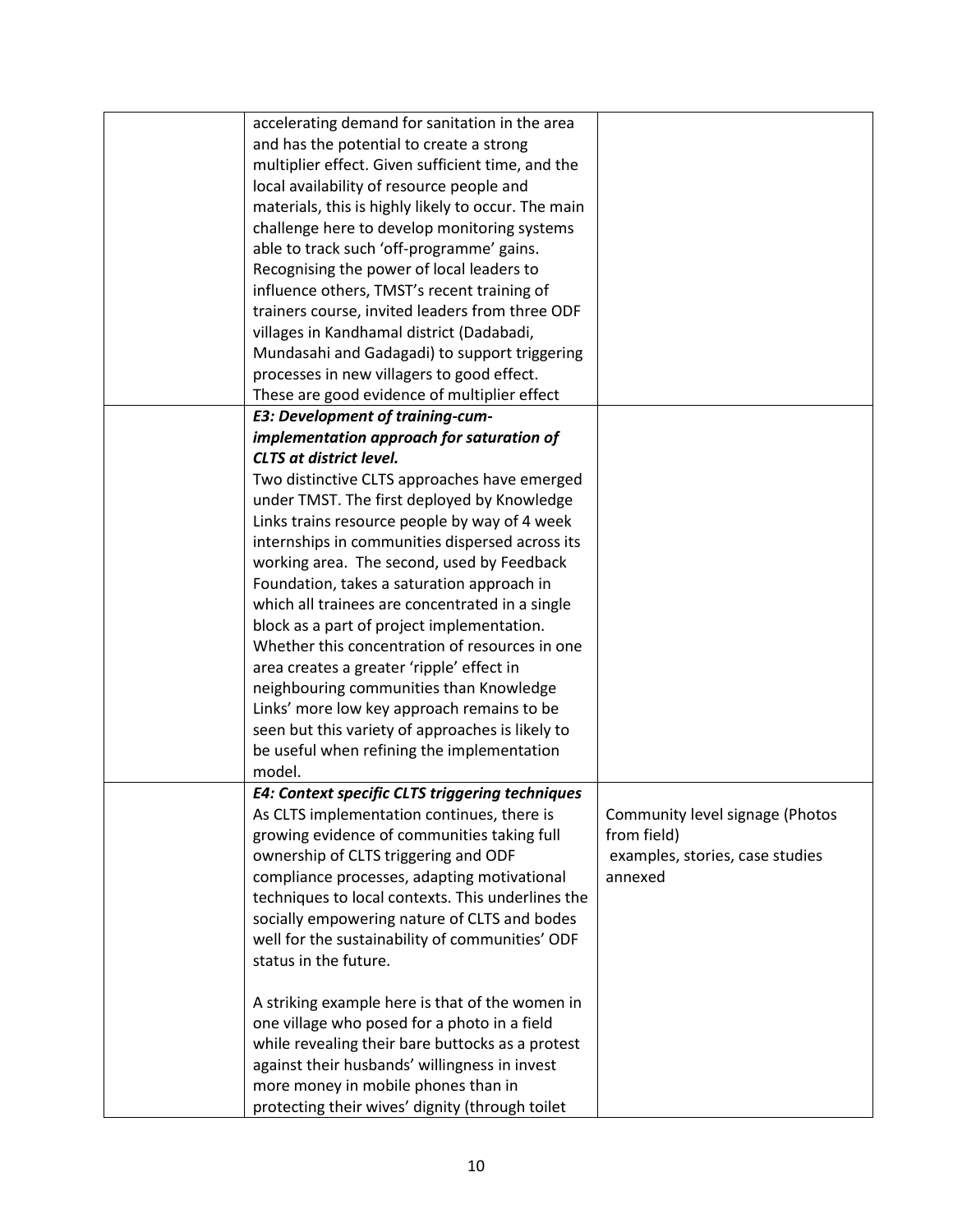|                     | construction). Other examples include                                                          |                                    |
|---------------------|------------------------------------------------------------------------------------------------|------------------------------------|
|                     | communities taking on 'name and shame'                                                         |                                    |
|                     | activities, and policing their own strict ODF                                                  |                                    |
|                     | compliance regulations.                                                                        |                                    |
| <b>F: Technical</b> | F1: Development of a range of technical design                                                 |                                    |
| including Supply    | options                                                                                        |                                    |
| <b>Chains</b>       |                                                                                                |                                    |
|                     | TMST advisers helped prepare a standard                                                        | 'Handbook on Technical Options for |
|                     | sanitation process and technical design                                                        | On-site Sanitation', Ministry of   |
|                     | handbook for householders and schools                                                          | Drinking Water and Sanitation, May |
|                     | including hygiene messages and guidance on                                                     | 2012,                              |
|                     | solid and liquid waste management prepared.                                                    |                                    |
|                     |                                                                                                |                                    |
|                     | 30,000 copies were printed of which 20,000                                                     |                                    |
|                     | have been distributed to householders, trainers                                                |                                    |
|                     | and other government officials.                                                                |                                    |
|                     | F2: Development of 3 material supply chain                                                     |                                    |
|                     | modalities                                                                                     |                                    |
|                     |                                                                                                |                                    |
|                     | Failures in the supply chain for toilet                                                        |                                    |
|                     | construction materials, particularly in high                                                   |                                    |
|                     | burden and remote districts, are seen by the                                                   |                                    |
|                     | most stakeholders as the principal bottleneck                                                  |                                    |
|                     | limiting the scale up of CLTS across the state.                                                |                                    |
|                     | There remain very few doubts about the                                                         |                                    |
|                     | effectiveness of CLTS triggering and                                                           |                                    |
|                     | motivational techniques in stimulating demand.                                                 |                                    |
|                     | The development of innovative procurement                                                      |                                    |
|                     | modalities that extend beyond the commercial<br>interests of local vendors alone is therefore  |                                    |
|                     |                                                                                                |                                    |
|                     | essential if the approach's full potential is to be                                            |                                    |
|                     | realised. In this light three new modalities have<br>been developed led variously by the DWSM, |                                    |
|                     | implementing partners and SHG Federations.                                                     |                                    |
|                     | In Kandhamal District, TMST with the support of                                                |                                    |
|                     | the Local NGO partner facilitated the District                                                 |                                    |
|                     | Mission to advance funds for the bulk purchase                                                 |                                    |
|                     | of toilet construction materials from a                                                        |                                    |
|                     | commercial vendor and their onward sale to the                                                 |                                    |
|                     | local SHG block federation. This ensured that                                                  |                                    |
|                     | community members were able to purchase                                                        |                                    |
|                     | materials following CLTS triggering and thereby                                                |                                    |
|                     | channel their enthusiasm into toilet                                                           |                                    |
|                     | construction immediately. Repayment rates                                                      |                                    |
|                     | were good. TMST's sanitation advisers are                                                      |                                    |
|                     | currently lobbying the OSWSM to issue an order                                                 |                                    |
|                     | allowing all DWSMs to make similar provisions                                                  |                                    |
|                     | using the SBM budgets.                                                                         |                                    |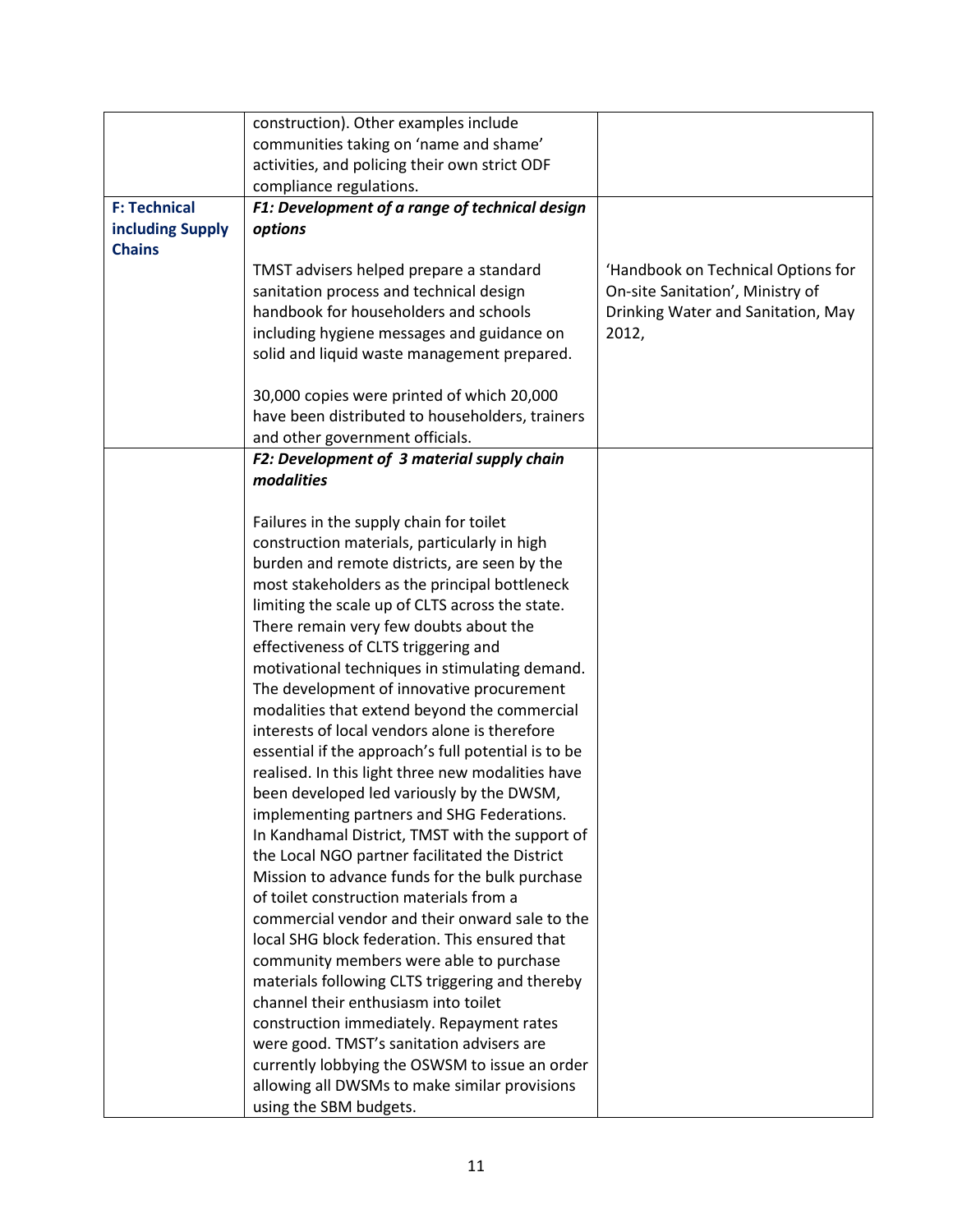|                        | The second modality involved implementing<br>partner Knowledge Links in Rayagada district<br>facilitating a link between local PRIs and a<br>private sector supplier, helping them negotiate<br>bulk purchases and payment schedules. An<br>important innovation here was the supplier<br>setting up a materials storage facility in the area<br>under local NGO management. This model<br>appears to be scalable so long as PRI continue<br>to lend their institutional support to CLTS and<br>effectively guarantee purchase orders. |  |
|------------------------|----------------------------------------------------------------------------------------------------------------------------------------------------------------------------------------------------------------------------------------------------------------------------------------------------------------------------------------------------------------------------------------------------------------------------------------------------------------------------------------------------------------------------------------|--|
|                        | The third model currently under way is that of<br>block level SHG Federations setting up and<br>managing local Sanimarts. This represents a<br>further development of the second modality<br>described above but, if successful, will have<br>more far reaching impacts by virtue of SHG<br>Federations being able to control both supply                                                                                                                                                                                              |  |
|                        | and demand factors.                                                                                                                                                                                                                                                                                                                                                                                                                                                                                                                    |  |
| <b>G: Partnerships</b> | G1: Development of a range of state and non-                                                                                                                                                                                                                                                                                                                                                                                                                                                                                           |  |
|                        | state partnerships for CLTS promotion                                                                                                                                                                                                                                                                                                                                                                                                                                                                                                  |  |
|                        |                                                                                                                                                                                                                                                                                                                                                                                                                                                                                                                                        |  |
|                        | Experience in South Asia suggests that the                                                                                                                                                                                                                                                                                                                                                                                                                                                                                             |  |
|                        | generally accepted role of government in CLTS                                                                                                                                                                                                                                                                                                                                                                                                                                                                                          |  |
|                        | is that of a process enabler - establishing a                                                                                                                                                                                                                                                                                                                                                                                                                                                                                          |  |
|                        | suitable policy environment, building the                                                                                                                                                                                                                                                                                                                                                                                                                                                                                              |  |
|                        | capacity of CLTS focused organisations and                                                                                                                                                                                                                                                                                                                                                                                                                                                                                             |  |
|                        | facilitators, coordinating inputs, stimulating                                                                                                                                                                                                                                                                                                                                                                                                                                                                                         |  |
|                        | supply chains and establishing effective public                                                                                                                                                                                                                                                                                                                                                                                                                                                                                        |  |
|                        | awareness and monitoring systems.                                                                                                                                                                                                                                                                                                                                                                                                                                                                                                      |  |
|                        | The role of NGOs normally focuses on                                                                                                                                                                                                                                                                                                                                                                                                                                                                                                   |  |
|                        | empowering communities through the CLTS                                                                                                                                                                                                                                                                                                                                                                                                                                                                                                |  |
|                        | awareness raising and triggering processes,                                                                                                                                                                                                                                                                                                                                                                                                                                                                                            |  |
|                        | developing in-village ODF monitoring systems                                                                                                                                                                                                                                                                                                                                                                                                                                                                                           |  |
|                        | and facilitating links to local stakeholders                                                                                                                                                                                                                                                                                                                                                                                                                                                                                           |  |
|                        | including government offices and material                                                                                                                                                                                                                                                                                                                                                                                                                                                                                              |  |
|                        | suppliers. A further critical function is that of                                                                                                                                                                                                                                                                                                                                                                                                                                                                                      |  |
|                        | training up motivators, resource people,                                                                                                                                                                                                                                                                                                                                                                                                                                                                                               |  |
|                        | facilitators and artisans to help scale up the                                                                                                                                                                                                                                                                                                                                                                                                                                                                                         |  |
|                        | approach.                                                                                                                                                                                                                                                                                                                                                                                                                                                                                                                              |  |
|                        | TMST has been a forerunner in developing                                                                                                                                                                                                                                                                                                                                                                                                                                                                                               |  |
|                        | partnerships for CLTS, formally with state                                                                                                                                                                                                                                                                                                                                                                                                                                                                                             |  |
|                        | Government, IGTC and specialist implementing                                                                                                                                                                                                                                                                                                                                                                                                                                                                                           |  |
|                        | NGOs and informally with other sector agencies                                                                                                                                                                                                                                                                                                                                                                                                                                                                                         |  |
|                        | and SHG block federations. There is clear                                                                                                                                                                                                                                                                                                                                                                                                                                                                                              |  |